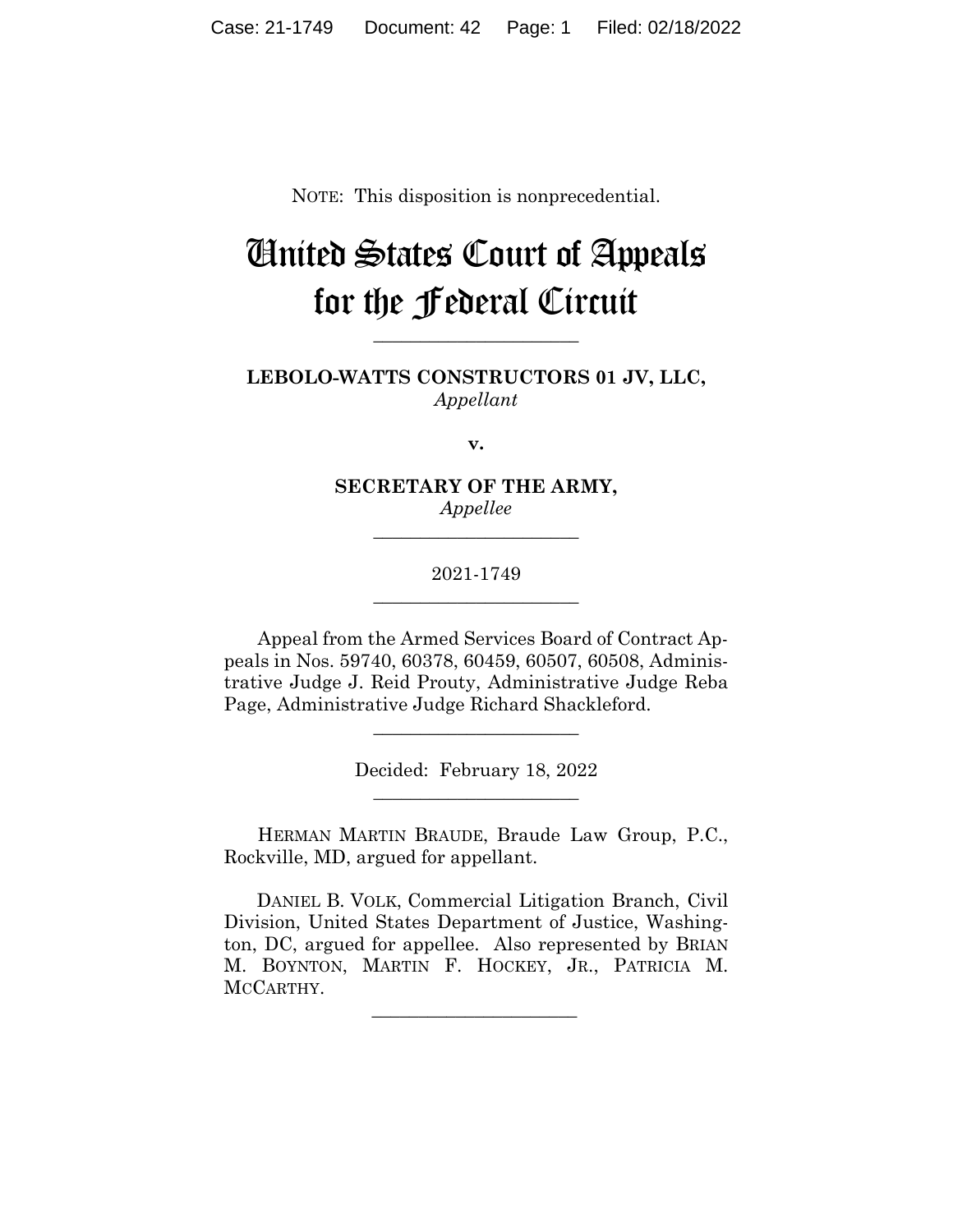## Before LOURIE, BRYSON, and CUNNINGHAM, *Circuit Judges*.

## BRYSON, *Circuit Judge*.

In this appeal, Lebolo-Watts Constructors 01 JV, LLC, ("Lebolo") seeks compensation for costs associated with the performance of a contract to construct a satellite communications operations center at Fort Meade, Maryland. The appeal includes a claim by Lebolo on its own behalf and pass-through claims that Lebolo submitted on behalf of two of its subcontractors, Worch Electric Inc. ("Worch") and Warner Mechanical Corporation ("Warner"). The Armed Services Board of Contract Appeals denied compensation as to all three claims, and this appeal followed. We affirm.

# I

## A

On November 24, 2010, the U.S. Army Corps of Engineers published a contract solicitation for construction of the Wideband Satellite Communication Operations Center ("WSOC") at Fort Meade, Maryland. J.A. 379. In addition to the construction of the WSOC building, the contract called for the construction of a new electrical substation. J.A. 2. The new substation would receive power from existing electrical switchgear in another building known as "Building 8905" and would provide power to the WSOC building. *Id.*

The solicitation for the WSOC contract included Drawing No. EP 601, which depicted the existing switchgear in Building 8905. J.A. 10478. That drawing was subsequently revised, and on December 20, 2010, it was issued as part of an amendment to the solicitation. J.A. 478. The drawing indicated that the contractor was to use spare cubicles five and ten in Building 8905 to connect to the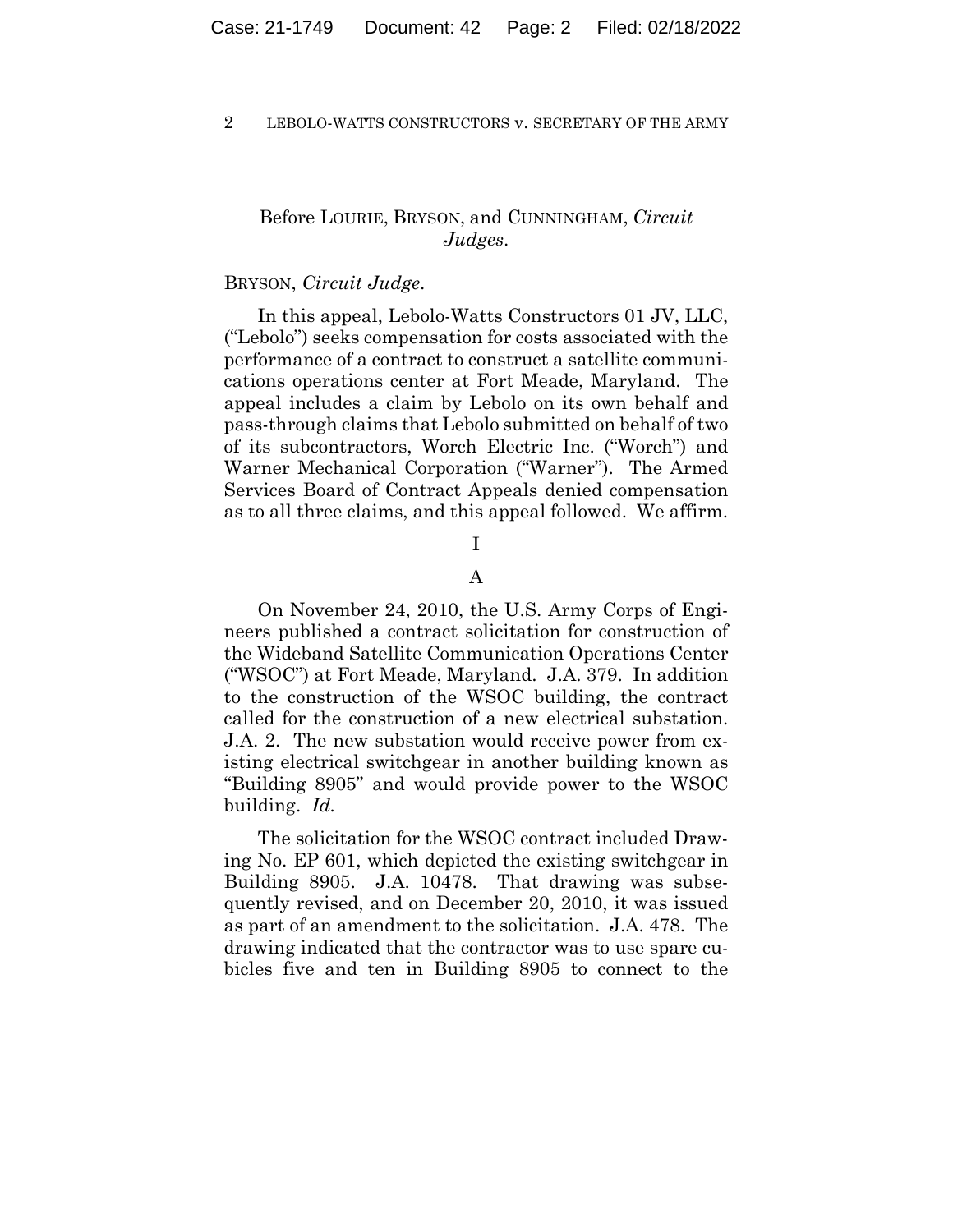existing switchgear and to provide power to the new substation. J.A. 10435.

Drawing No. EP 601 depicted two circuit breakers, one in cubicle five and one in cubicle ten, in bold font. *Id.* Other circuit breakers depicted in the drawing were shown in light gray font. *Id.* As found by the Board, the typical convention is that bolded items on a drawing represent new work to indicate to the contractor what is within the contract's scope of work. J.A. 79–80, 11687.

In addition to the bolded items, the drawing included four notes. The first note relevant here, note two, required the contractor to "furnish and install 1 set of 3 #2/0-AWG-C and 1 #6-AWG-G." J.A. 10435. The second note relevant here, note four, stated that the "circuit breaker installed in the existing switchgear shall be compatible with the existing switchgear," and that such work should be included "in the coordination study." *Id.* Neither the drawing nor the contract specifications explicitly stated whether the government or the contractor was to furnish the circuit breakers to be used in cubicles 5 and 10.

Lebolo submitted a bid and was ultimately awarded the WSOC contract. In January 2013, after work had begun on the contract, representatives of Lebolo and the government visited Building 8905. During the visit, it became clear that the government's position was that Lebolo was responsible for furnishing the two circuit breakers referred to in Drawing No. EP 601. J.A. 11679. On March 15, 2013, Lebolo directed one of its contractors, Enterprise Electric Company ("Enterprise"), to "furnish and install th[o]se breakers." J.A. 2370. Enterprise did not obtain the circuit breakers and deliver them to Building 8905 until June 11, 2013, causing a delay in the project. J.A. 7966.

Additional delays continued to impact the project after the delivery of the circuit breakers. For instance, Lebolo repeatedly notified Worch of deficiencies in its work from May through December 2013. J.A. 36–39. Lebolo also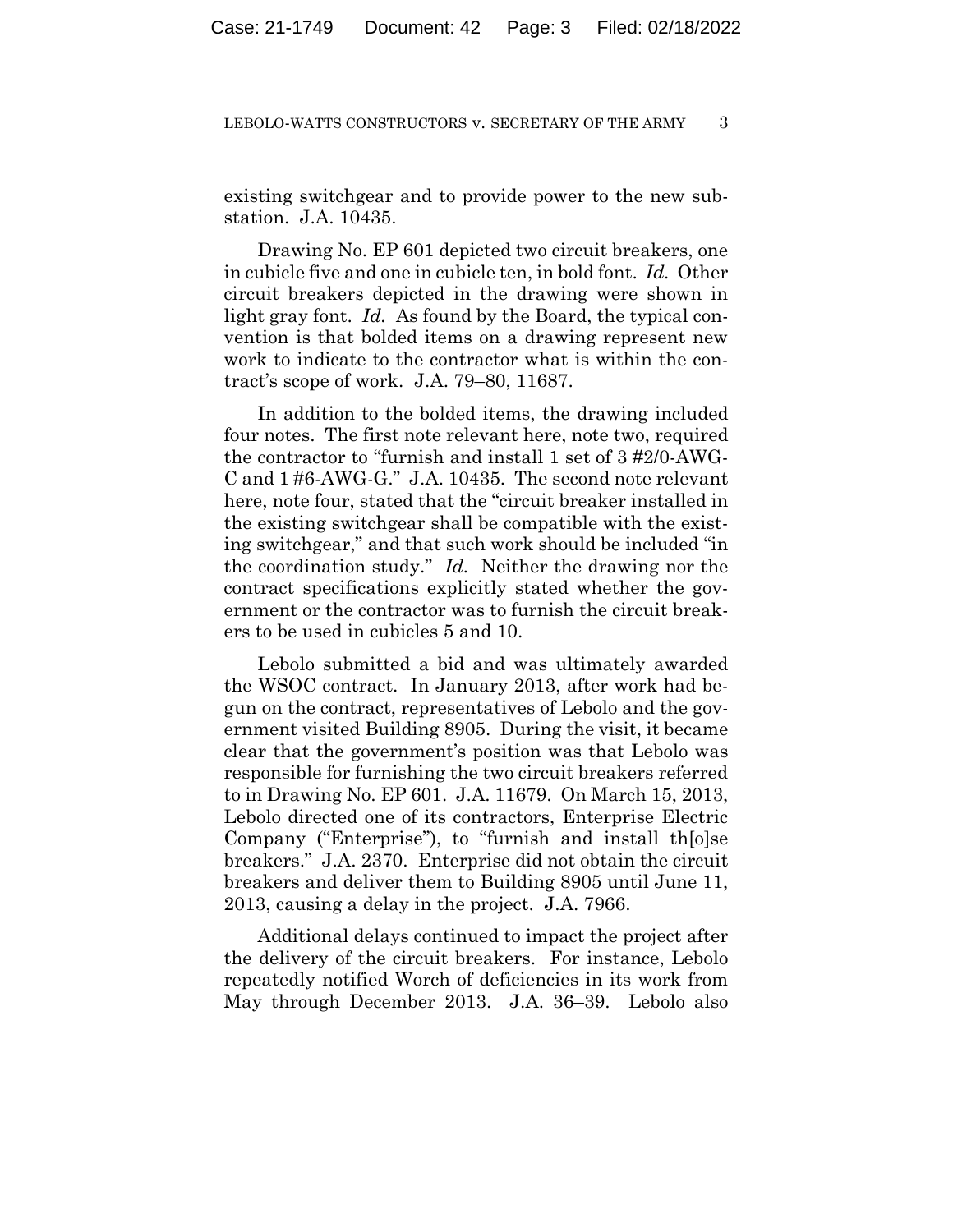charged Enterprise with having caused delay on the project starting in May 2013 and running through April 2014. J.A. 48–49; *Lebolo-Watts Constructors 01 JV, LLC*, ASBCA Nos. 59740, 60378, 60459, 60507, 60508, Transcript of Oct. 11, 2017, Hearing at 172–74. In addition, it was discovered that the relays in the existing switchgear were not compatible with the new circuit breakers. The government then obtained and furnished new relays that were compatible with the circuit breakers, resulting in a delay in contract completion. J.A. 40–41, 11709. Another period of delay of 18 days resulted from issues with the existing differential relays in Building 8905 and out-of-phase conductors at the existing substation. *Lebolo-Watts Constructors 01 JV, LLC*, ASBCA Nos. 59740, 60378, 60459, 60507, 60508, R4, tab 338 ("Ockman Rep.") at 40–42. Permanent power was finally made available at the new substation on December 19, 2013. J.A. 48.

Throughout the contract, Lebolo negotiated several contract modifications with the government to extend the completion date on the contract and to compensate Lebolo for various delays. In one of those modifications, Modification No. A00016, the government compensated Lebolo for, among other things, installing the new relays that the government furnished for use in the existing switchgear. J.A. 5453. That modification included a release for all claims "on behalf of the Contractor and its Subcontractors and Suppliers . . . for all delays related thereto." *Id.* at 5454.

 Another modification, Modification No. P00030, provided Lebolo monetary compensation and a time extension for various delays associated with "power delays and substation changes." J.A. 1112. The release language in that modification was very similar to the release language in Modification No. A00016, except that Modification No. P00030 did not specifically reference the claims of Lebolo's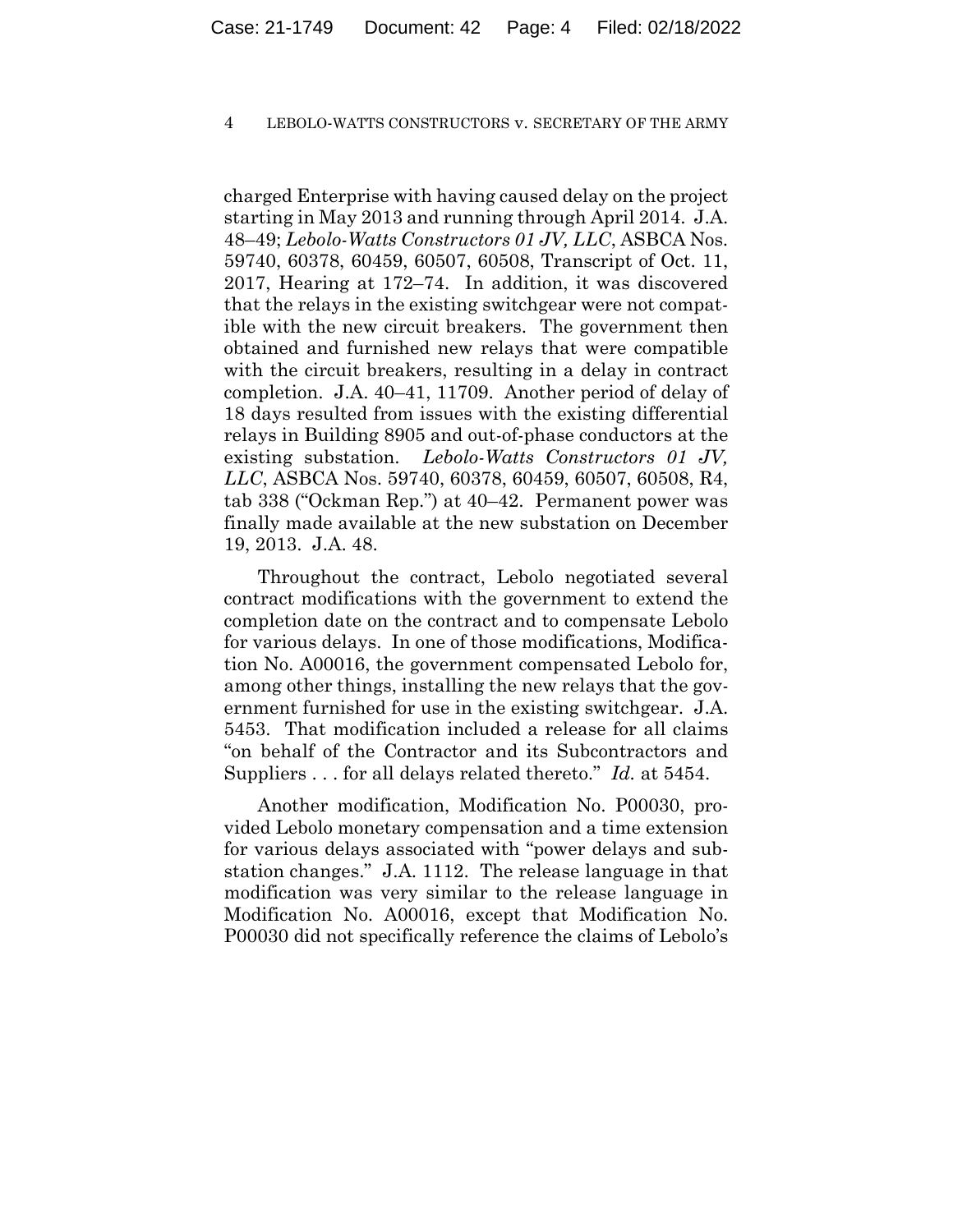subcontractors.<sup>1</sup> *Id.* A contemporaneous email exchange between Lebolo and the government indicated that Lebolo intended to reserve the rights of its subcontractors to bring a delay claim for the issues addressed by Modification No. P00030. *See* J.A. 5979–83.

B

After the completion of the project, Lebolo raised several claims to the contracting officer. When those claims were denied or not acted upon, Lebolo appealed to the Armed Services Board of Contract Appeals.

Three claims are relevant to this appeal. Lebolo submitted one claim seeking compensation for the circuit breakers that it furnished for use in Building 8905. In the other two claims, which Lebolo submitted on behalf of Worch and Warner, Lebolo sought compensation for losses suffered by those subcontractors due to the delay in establishing permanent power at the new substation.

With respect to Lebolo's claim regarding the circuit breakers, the Board held that the contract required Lebolo to provide the circuit breakers, J.A. 81, but contained a patent ambiguity concerning the requirements for the circuit breakers to be used in Building 8905. J.A. 87. Because the ambiguity was patent, the Board held that Lebolo had a duty to inquire regarding the ambiguity before placing its bid. *Id.* Lebolo did not make such an inquiry, and therefore the Board resolved the ambiguity against Lebolo. *Id.*

<sup>&</sup>lt;sup>1</sup> The release language in Modification No. P00030 read, in part, "It is further understood and agreed that this adjustment constitutes compensation in full on behalf of the Contractor for all costs and markups directly or indirectly attributable for the change ordered, for all delays related thereto, for all extended overhead costs, and for performance of the change within the time frame stated." J.A. 1112.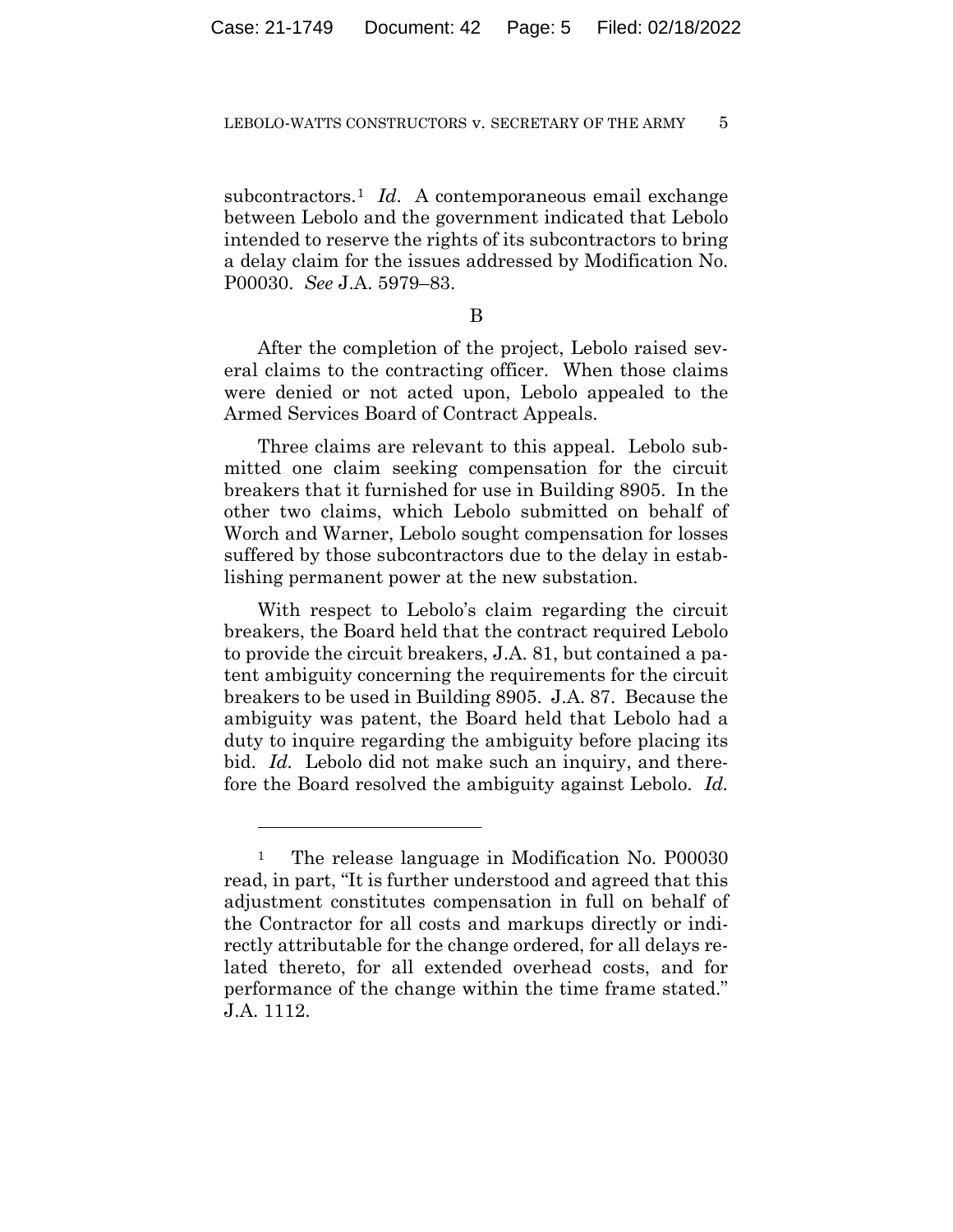As a result, the Board held that Lebolo was responsible for the circuit breakers and was not entitled to compensation for furnishing them or for the delay resulting from the time required to obtain them.

With respect to the pass-through subcontractor claims seeking recovery for the delay in providing permanent power to the project, the Board reached several conclusions. First, the Board found that, to the extent the subcontractors' claims were seeking compensation for delay associated with the procurement of the circuit breakers, that delay was attributable to Lebolo and not the government, because the circuit breakers were the responsibility of Lebolo. J.A. 103.

Second, as to delay that was not associated with the circuit breakers, the Board found that Lebolo had waived the rights of its subcontractors to raise delay claims regarding the provision of permanent power when Lebolo agreed to Modification No. P00030. J.A. 98. The Board held that the release language in that modification, which waived the rights of "the Contractor . . . for all delays related thereto," was unambiguous, because subcontractors are not in privity of contract with the government and can raise pass-through claims only through the general contractor. J.A. 98 & n.50. According to the Board, because the subcontractors' rights were waived in Modification No. P00030, the government was not required to pay compensation for any delay associated with the provision of permanent power. J.A. 99.

Third, the Board found that, even if the subcontractors' rights were not waived, those two claims lacked merit because there was concurrent contractor-caused delay throughout the relevant period. Specifically, the Board found that four categories of contractor activity resulted in a total of 353 days of delay on the project: "late finish of masonry walls; slow progress with electrical work; late commissioning of the substation; and slow progress with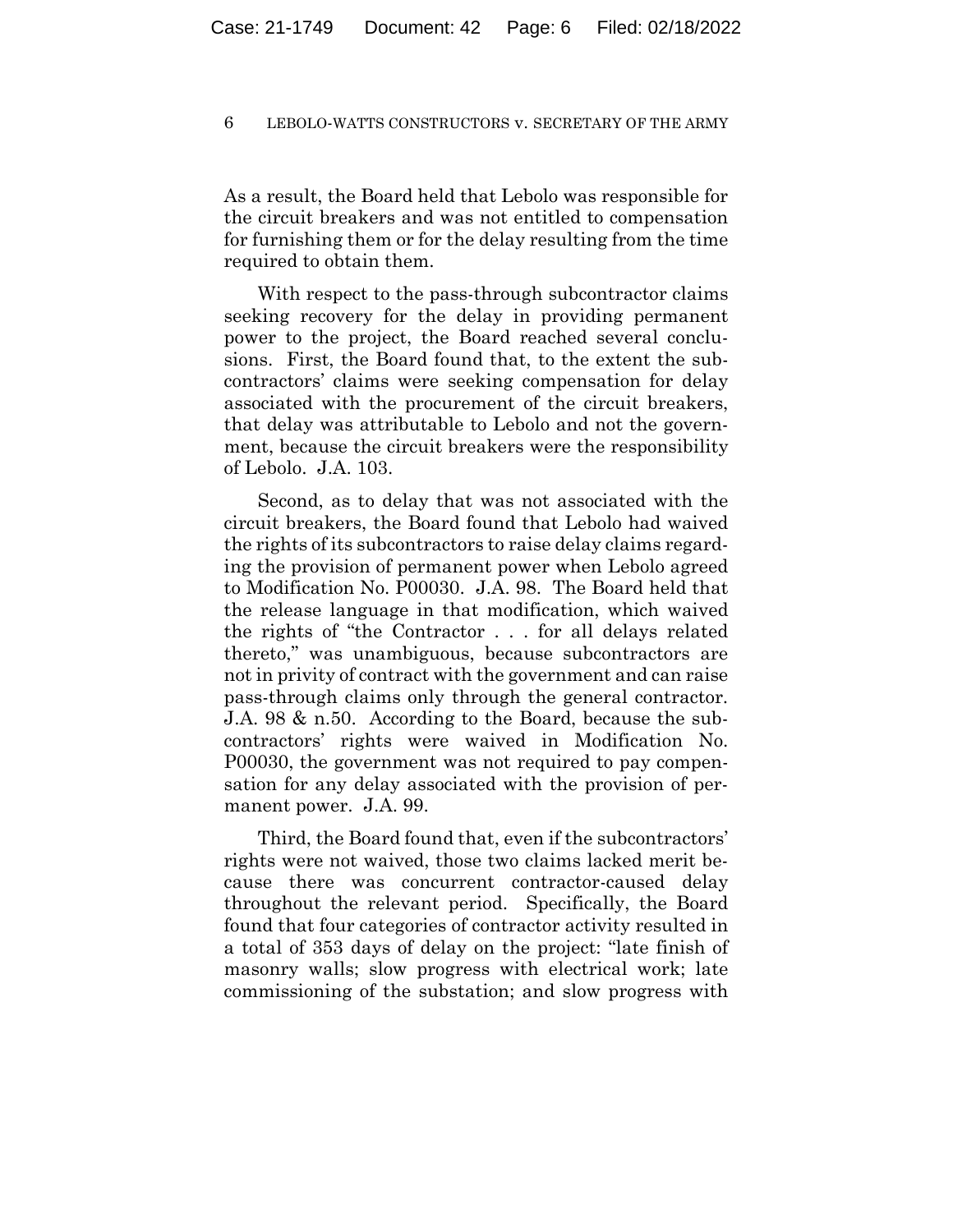testing/late substantial completion as-built schedule." J.A. 29–30. In other words, the entirety of the delay on the project was at least partially attributable to the contractor because the project was delayed in total by 353 days. J.A. 61. The Board concluded that the contractors' actions precluded recovery because Lebolo and its subcontractors were "responsible for concurrent and non-concurrent delay" during the periods of delay Lebolo asserted. J.A. 115.

Following the Board's denial of those three claims, Lebolo appealed to this court.

## II

We review the Board's conclusions of law de novo; we may set aside the Board's factual findings if they are "fraudulent, arbitrary, or capricious"; "so grossly erroneous as to necessarily imply bad faith;" or "not supported by substantial evidence." *Sharp Elecs. Corp. v. McHugh*, 707 F.3d 1367, 1371 (Fed. Cir. 2013); 41 U.S.C. § 7107(b). Contract interpretation is a question of law. *Premier Off. Complex of Parma, LLC v. United States*, 916 F.3d 1006, 1011 (Fed. Cir. 2019).

## A

Lebolo first argues that the Board erred in determining that the contract required Lebolo to furnish the circuit breakers used in Building 8905. In Lebolo's view, Drawing No. EP 601 unambiguously requires the government to furnish the circuit breakers. In the event that the drawing is deemed ambiguous, Lebolo argues, the ambiguity is latent and the doctrine of *contra proferentem*<sup>2</sup> applies. We

<sup>2</sup> Under the doctrine of *contra proferentem*, a contract provision that is latently ambiguous is construed against the drafter. *HPI/GSA 3C, LLC v. Perry*, 364 F.3d 1327, 1334 (Fed. Cir. 2004). As applied here, if the contract were deemed latently ambiguous, the contract would be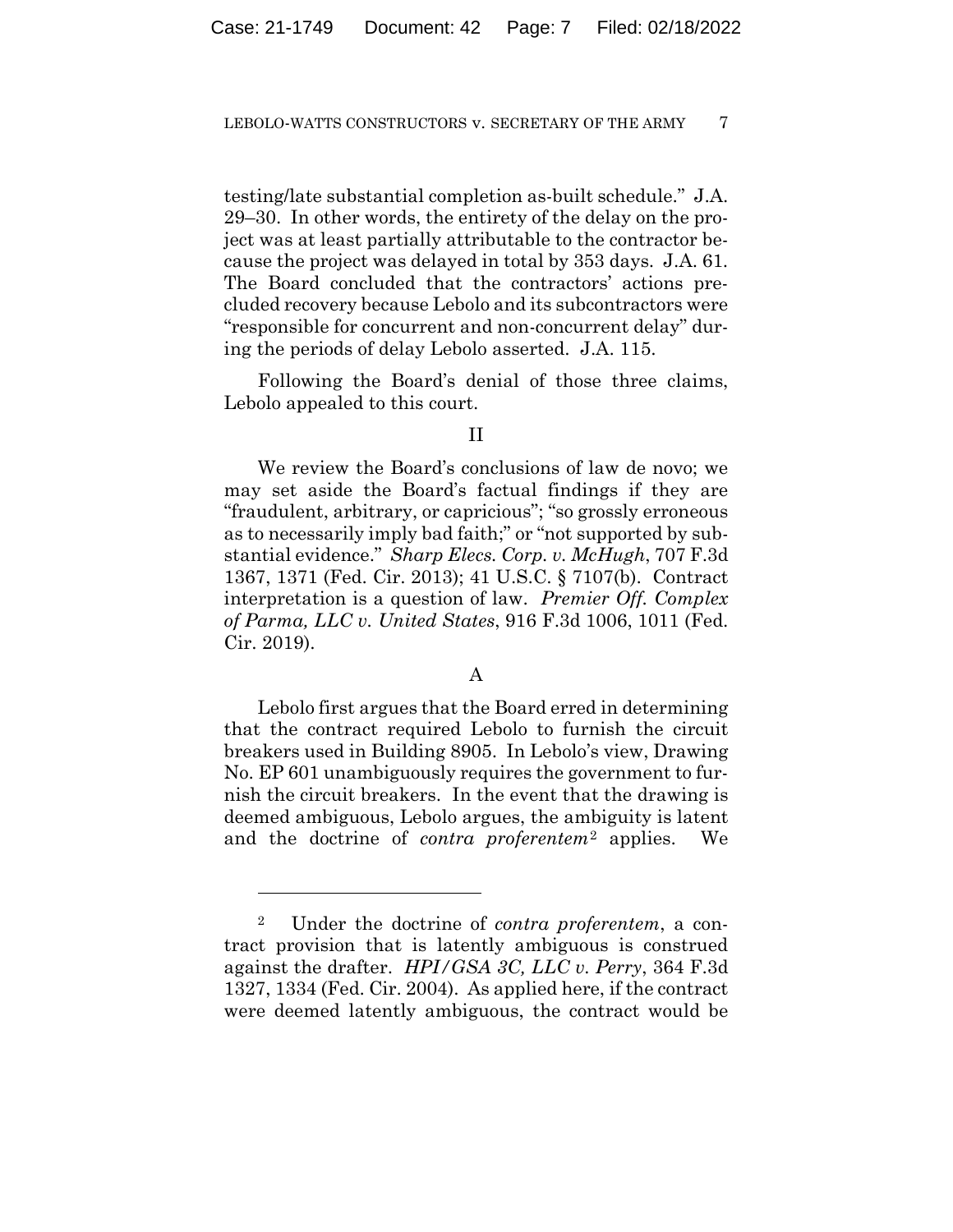conclude that the contract was patently ambiguous as to the circuit breakers.

There are several indications that the contract required Lebolo to furnish the circuit breakers. First, the circuit breakers are depicted in bold font in Drawing No. EP 601. J.A. 10435. The Board accepted the government's assertion that the use of bold markings is a "traditional design convention" that indicates "new work for the contractor." J.A. 79–80. We sustain the Board's finding that the depiction of the circuit breakers in bold suggested that the circuit breakers represented new work to be done by the contractor.

Second, note four on Drawing No. EP 601 provides that the "circuit breaker installed in the existing switchgear shall be compatible with the existing switchgear." J.A. 10435. Lebolo points to the past tense use of "installed" as evidence that the circuit breakers would already be provided in the spare cubicles. Appellant's Br. 42. However, the imperative "shall be" suggests that some action is required on the part of the contractor. If the circuit breakers had already been installed, there would be no need to determine whether the existing circuit breakers were compatible with the existing switchgear, and note four would be pointless.

Third, when Lebolo solicited bids from potential subcontractors, one of the bidders, 1st Electric Inc., included the circuit breakers in its bid. J.A. 10495. Lebolo argues that 1st Electric's bid referred to "existing unused breakers in the 'spare' cubicles" and therefore did not include furnishing new circuit breakers. Appellant's Br. 48–49. The Board, however, found that "1st Electric did include the[]

construed to require the government, which drafted the solicitation, to furnish the circuit breakers used in Building 8905.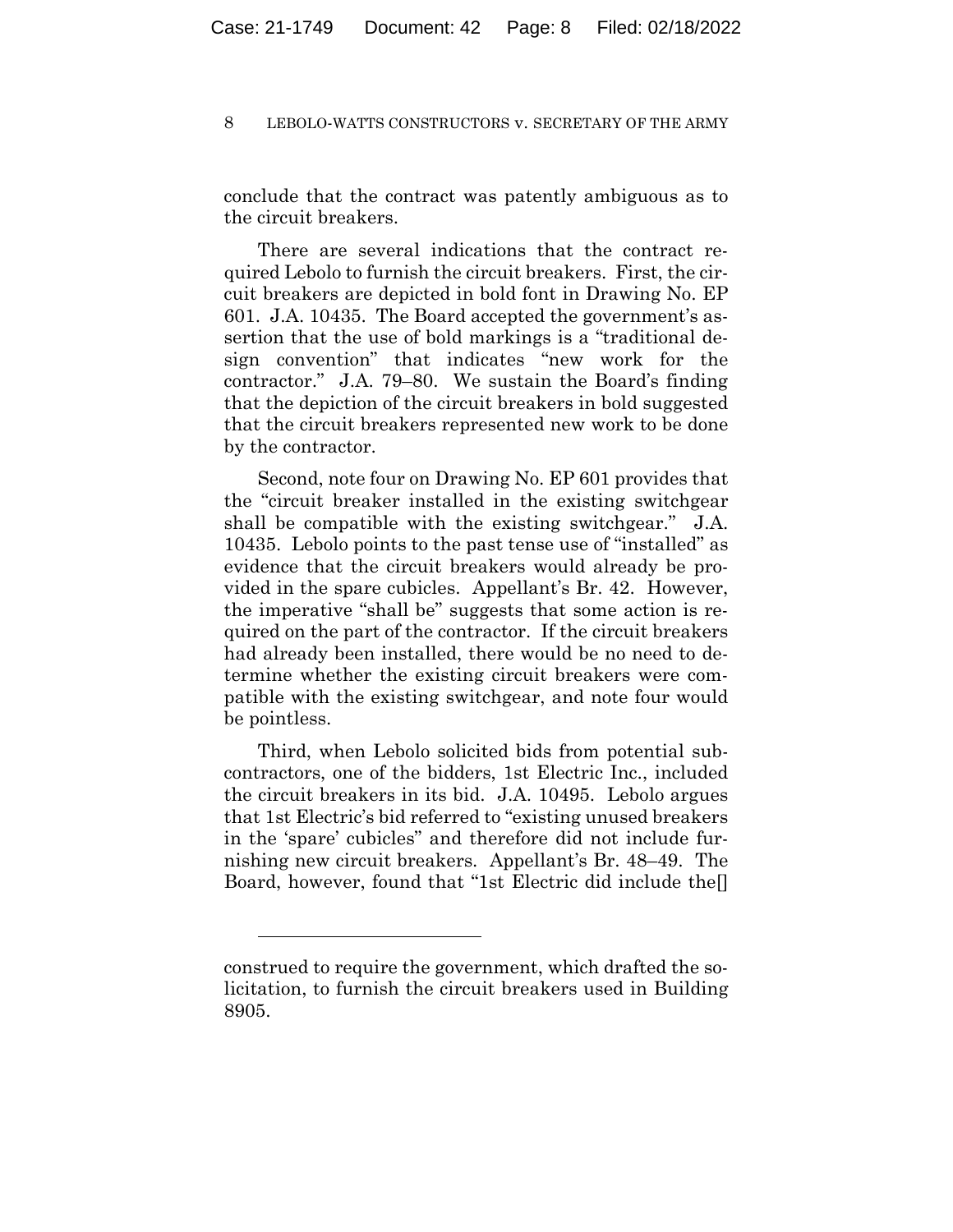breakers in its bid." J.A. 13. That finding is consistent with the language in 1st Electric's bid and is thus supported by substantial evidence.

Although the evidence supporting the government's interpretation of the contract is strong, there is some evidence in favor of Lebolo's interpretation. For instance, note 2 of Drawing No. EP 601 uses the phrase "furnish and install" to identify other equipment that Lebolo was responsible for furnishing, but Drawing No. EP 601 did not use that language to refer to the circuit breakers. J.A. 10435. Additionally, the contract specifications described other circuit breakers that were to be furnished and installed by Lebolo but did not describe the circuit breakers to be used in Building 8905. *See, e.g.*, J.A. 9658. Finally, three of the four electrical subcontractors that submitted bids to Lebolo apparently did not include the circuit breakers in their bids. *See* J.A. 13.

In the end, we conclude that the contract is ambiguous with respect to the obligation to provide the circuit breakers. That conclusion requires us to address whether the ambiguity is latent or patent. As the Board explained, a patent ambiguity is one that is obvious, gross, or glaring, such that the contractor has a duty to inquire about it. *NVT Techs., Inc. v. United States*, 370 F.3d 1153, 1162 (Fed. Cir. 2004).

Lebolo cites *Mountain Home Contractors v. United States*, 425 F.2d 1260 (Ct. Cl. 1970), for the proposition that "an ambiguity cannot be patent if it is so small or infinitesimal that there is no competitive advantage being taken by a prospective bidder" who remains silent in order to bid a lower amount. Appellant's Br. 49–50. In Lebolo's view, because the circuit breakers represented a very small portion of the total contract price, the ambiguity regarding who was to furnish the circuit breakers cannot be patent. We disagree that *Mountain Home* compels that result.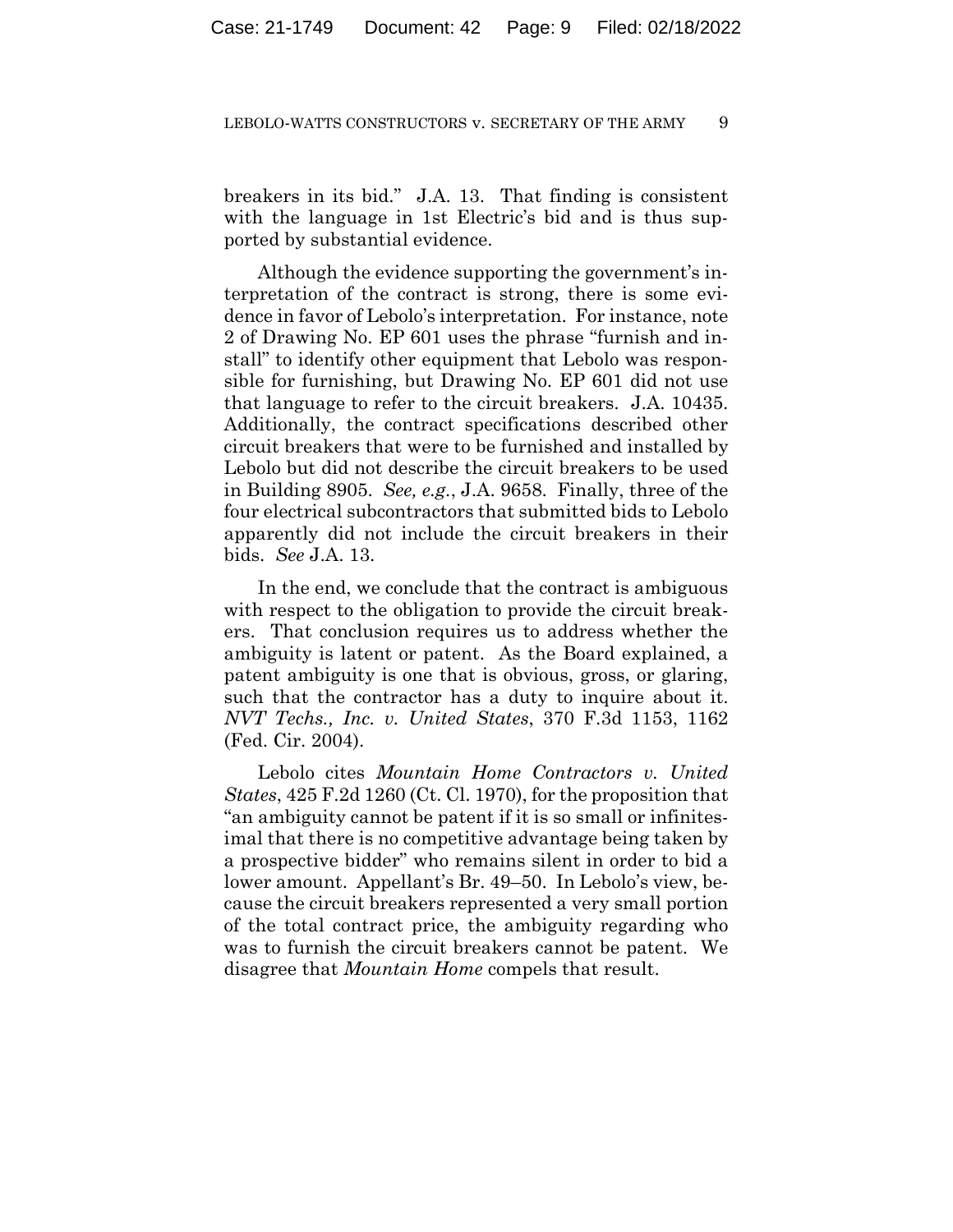In *Mountain Home*, the contract at issue was for the construction of 300 housing units. *Mountain Home*, 425 F.2d at 1261. The contract provided for the installation of kitchen exhaust fans "where shown," yet the notations on the drawings provided that the exhaust fans were to be bid as an alternative, and there was no alternative item listed in the specifications for kitchen exhaust fans. *Id.* at 1263. The court observed that the cost of the exhaust fans was \$19,764, while the contract price was \$4,918,600. *Id.* at 1264. However, the court noted that the low cost of the fans relative to the contract price was "not the sole determinative factor" in its holding that the ambiguity was latent. *Id.* The overall question, in the court's view, was whether the ambiguity was "glaring or substantial" such that it "impose[d] upon plaintiff the duty to seek clarification from the government." *Id.* The relatively low cost of the fans was simply evidence that the ambiguity was not glaring or substantial.

Here, by contrast, the Board held that any ambiguity that existed in the contract with respect to the circuit breakers was patent because of the importance of the circuit breakers to the overall project. Although the Board acknowledged the relatively low cost of the circuit breakers as compared to the total contract price, it noted that for certain contract items the "significance" of the item "may vastly exceed the purchase price." J.A. 84 (emphasis omitted). The Board pointed to the fact that a "critical delay" resulted from the failure to procure the circuit breakers as evidence of the circuit breakers' significance. *Id.*<sup>3</sup>

<sup>3</sup> Another difference between this case and *Mountain Home* is that in *Mountain Home* the court recognized that it was reasonable for the contractor to conclude that many of the housing units were not intended to have exhaust fans. *Mountain Home*, 425 F.2d at 1264. Here, by contrast, no one could reasonably allege that power could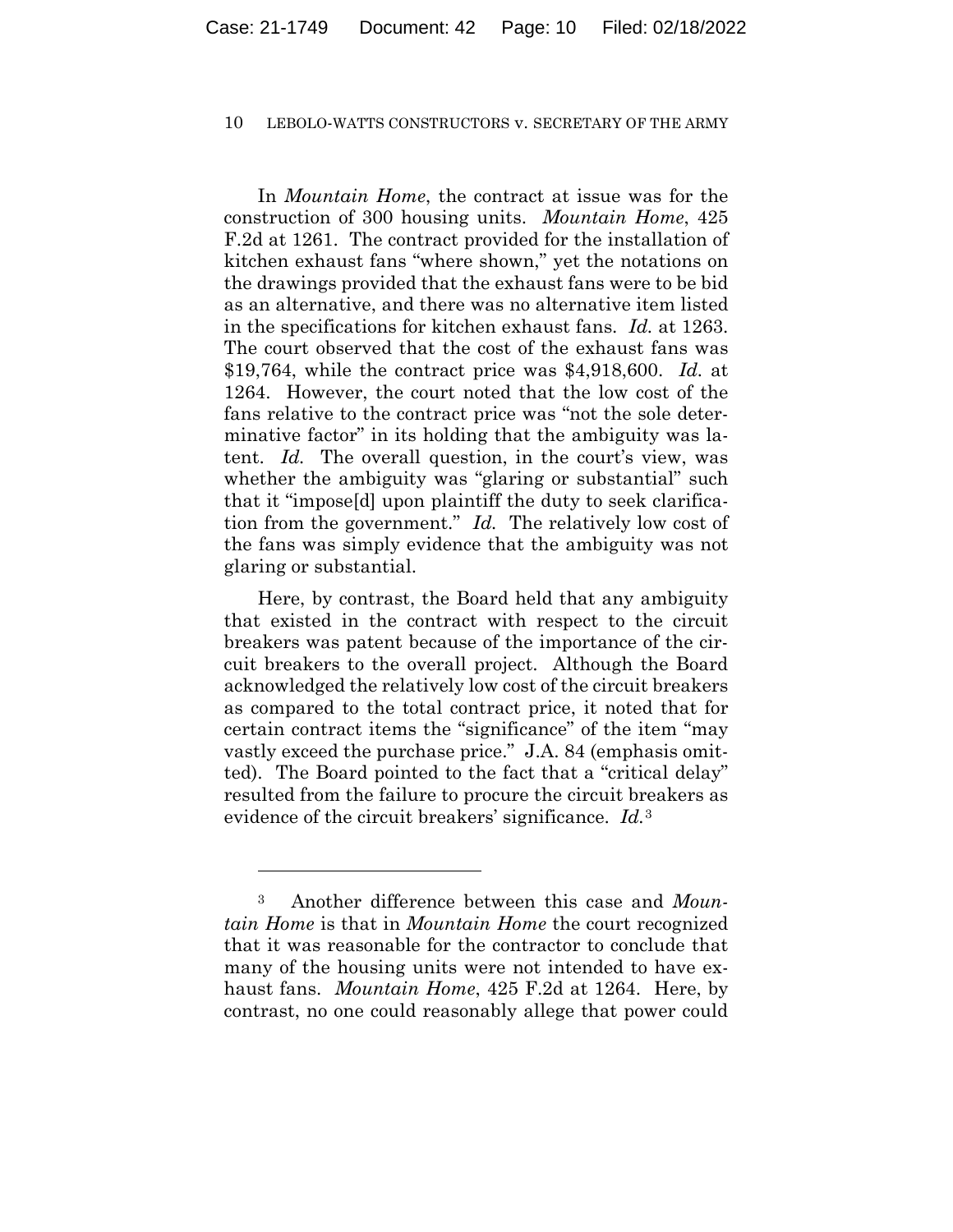For its part, Lebolo argues that the Board's analysis regarding the importance of the circuit breakers is impermissibly based on hindsight. However, the information available at the time should have given rise to an inference that the breakers were significant. For instance, the contract provided that the new substation being constructed by Lebolo would obtain its high voltage power from the existing switchgear located in Building 8905. J.A. 2. For that reason, it would have been clear that not having circuit breakers in the spare cubicles would result in a delay in providing power to the new substation. And the question of who was required to furnish the circuit breakers should have been apparent to Lebolo given that 1st Electric included the new circuit breakers in its bid to subcontract the electrical work, and given that note four on Drawing No. EP 601 was specifically called out in an amendment to the solicitation.

We therefore conclude that the ambiguity regarding the circuit breakers was patent. Because the ambiguity was patent, Lebolo had a duty to inquire about the ambiguity. *Per Aarsleff A/S v. United States*, 829 F.3d 1303, 1313 (Fed. Cir. 2016). And because of its failure to do so, the ambiguity was properly construed against Lebolo. *See id.* Accordingly, Lebolo was responsible for furnishing and installing the two circuit breakers in the spare cubicles in Building 8905, and it is not entitled to compensation for the cost of the circuit breakers or the delay associated with procuring them.

B

Lebolo next argues that its subcontractors Worch and Warner are entitled to compensation for governmentcaused delays associated with the provision of permanent

have been provided to the new substation without the circuit breakers in the spare cubicles in Building 8905.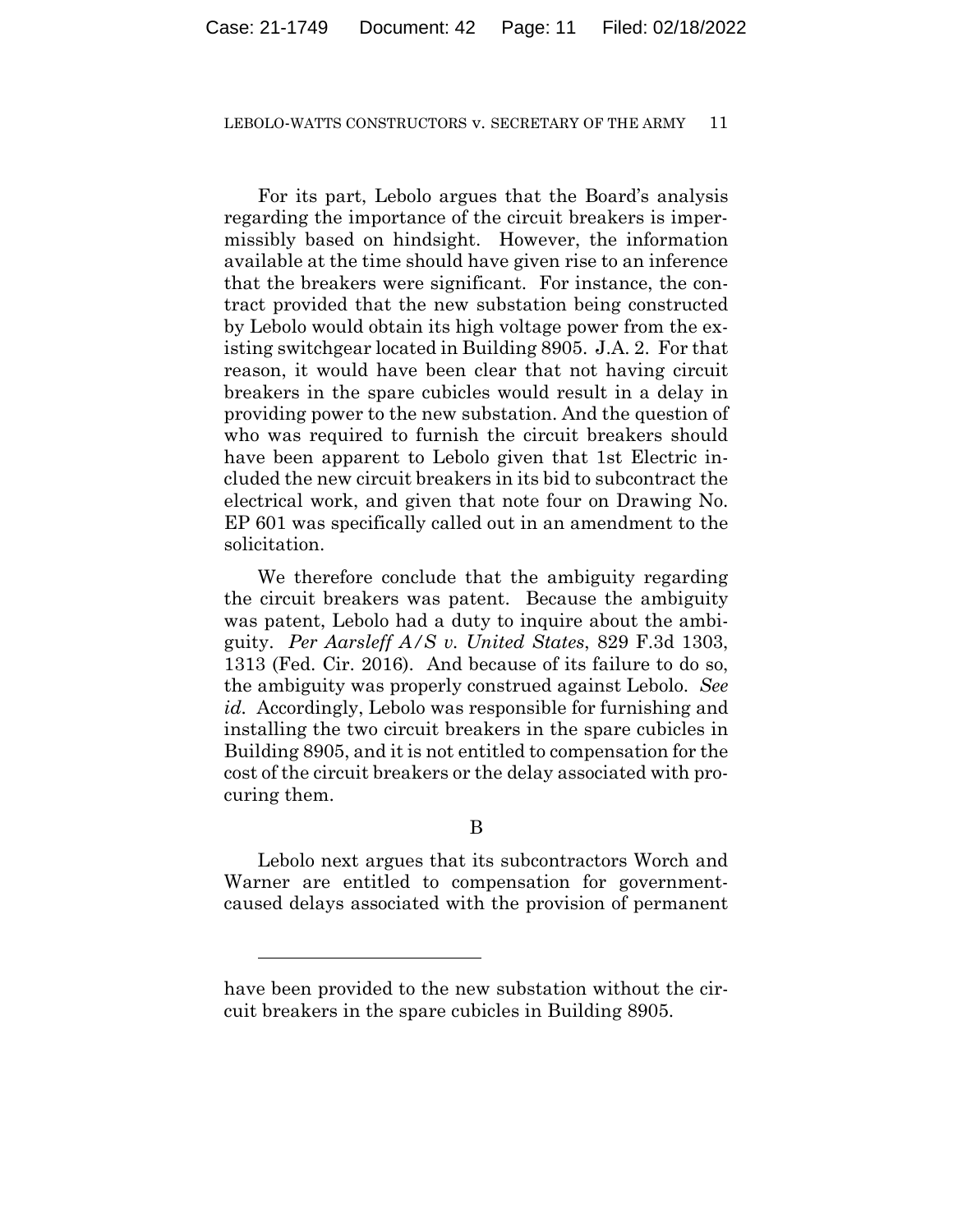power at the new substation. As a preliminary matter, to the extent that the pass-through subcontractor claims allege delays associated with the procurement of circuit breakers for use in Building 8905, those claims fail because the circuit breakers were Lebolo's responsibility. That delay is therefore attributable to Lebolo and not to the government.

Lebolo argues that even if it was properly charged with responsibility for the circuit breakers, the Board erred in finding that Modification No. P00030 waived the rights of Lebolo's subcontractors to pursue claims regarding other delays associated with the provision of permanent power. We need not reach that issue because, even if those claims were not waived, the subcontractors are not entitled to compensation for those delays, for several reasons.

First, the pass-through claims that Lebolo submitted on behalf of Worch and Warner do not allege any delays other than delays associated with the provision of the circuit breakers. Both Worch and Warner submitted letters describing their claims to Lebolo, and Lebolo forwarded those letters to the contracting officer. J.A. 996–1001 (Worch letter), 2158–62 (Warner letter). Both letters focused exclusively on the delays associated with procuring new circuit breakers for Building 8905, and no other issues. The government recognized as much when it requested more information from Lebolo regarding the two subcontractor claims. *See* J.A. 1135–36, 2181–82. However, as Lebolo acknowledged at oral argument, Lebolo never responded to those requests. *See also* J.A. 2184–85. Accordingly, we do not construe the claims brought on behalf of Warner and Worch as encompassing any delays not attributable to the procurement and installation of the circuit breakers.

Second, even if the pass-through claims were construed to cover delays other than those attributable to the circuit breakers, those claims would not be compensable because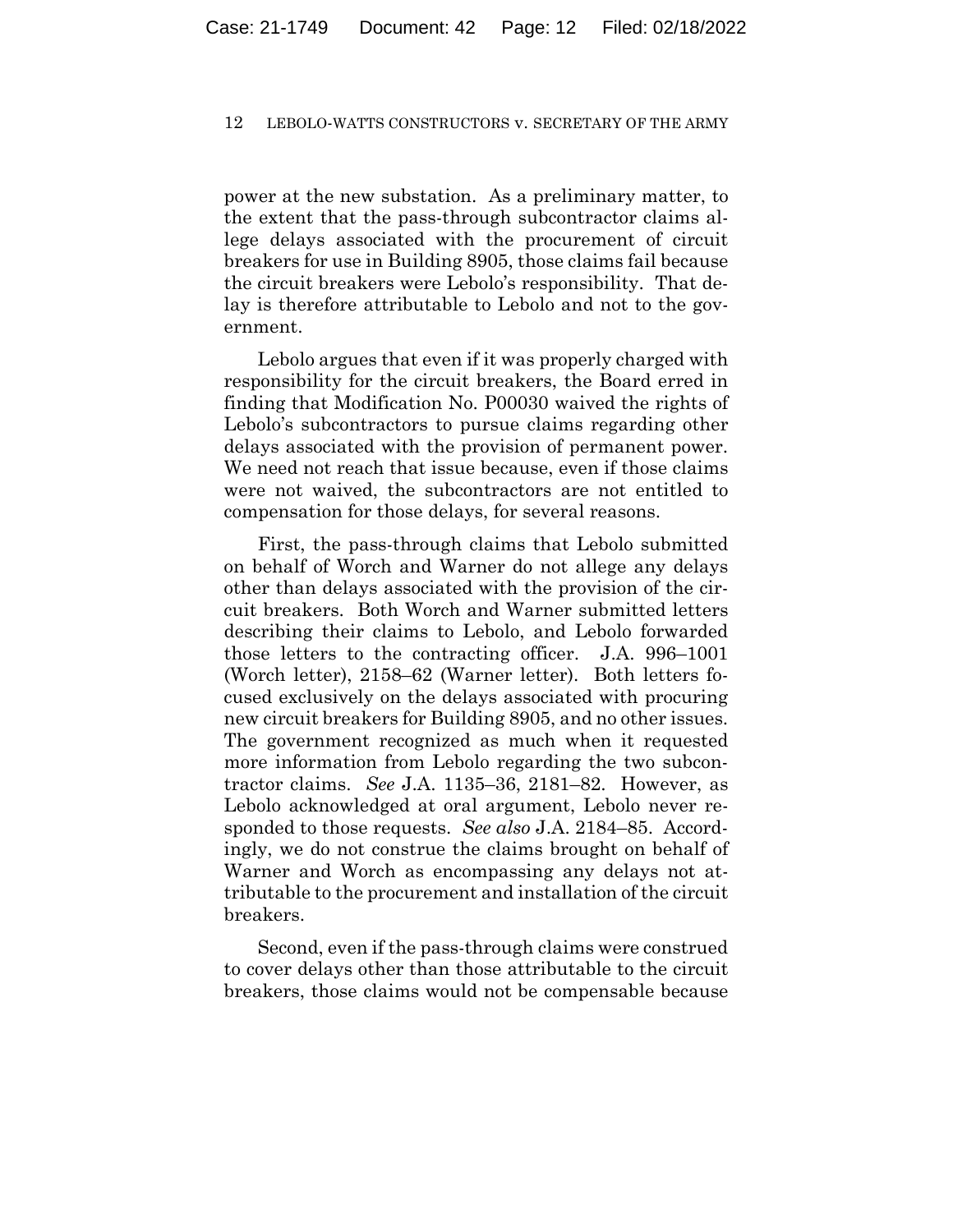there was concurrent contractor-caused delay throughout the period in which the alleged government-caused delays occurred. In order to recover on a delay claim, a contractor must establish that "the government's actions are the sole proximate cause of the contractor's additional loss, and [that] the contractor would not have been delayed for any other reason during that period." *Triax-Pac. v. Stone*, 958 F.2d 351, 354 (Fed. Cir. 1992) (emphases omitted).4

The circuit breakers were delivered on June 11, 2013, yet the subcontractor claims allege delay for the entire period from February 4, 2013, until December 22, 2013. J.A. 1000, 2162. During that period, however, there were a number of extended periods of delays that were attributable to the contractor.

On June 12, 2013, Lebolo employee Mike Boettcher emailed Worch complaining that Worch's electrical work was "months behind schedule." J.A. 37. From that time through December 6, 2013, Lebolo expressed concern to Worch regarding its delay on the project at least ten additional times. *See id.* at 37–39. Lebolo also later contacted Enterprise and indicated that there was contractor-caused delay beginning in May 2013 and continuing through at

<sup>4</sup> We note that the requirement stated in *Triax-Pacific* applies to a claim brought under the contract's suspension clause, whereas here Lebolo brought its subcontractor claims under the "Changes Clause." J.A. 996, 2158. However, when the claim focuses on "delay of the contract, as opposed to a change in the work to be performed in the contract, it is the Suspension clause rather than the Changes clause which applies." *Triax-Pac.*, 958 F.2d at 354. Here, to the extent that the claims focus on delay, not on a change in the work to be performed, the claims should be treated as brought under the suspension clause. *See id.*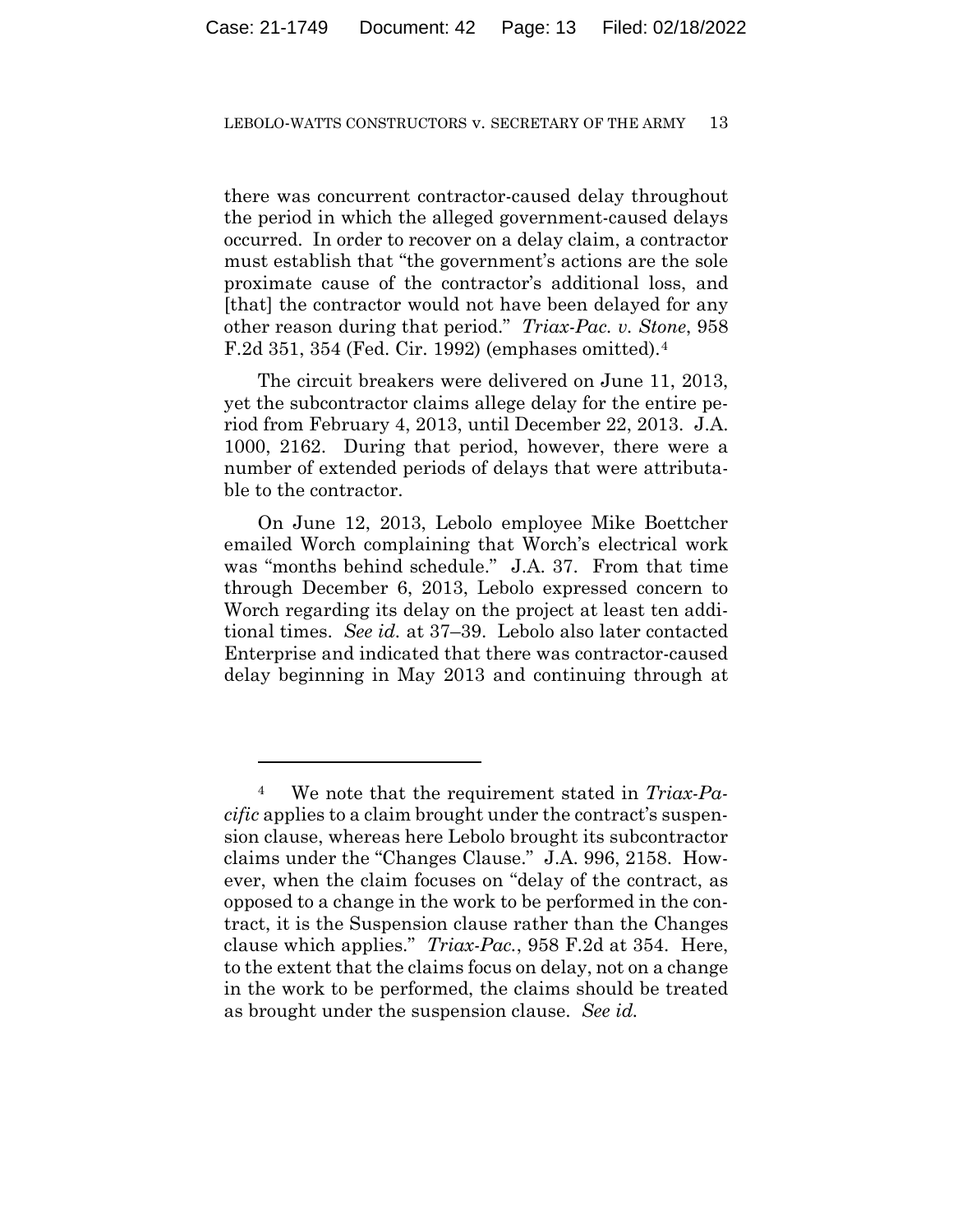least April 2014. J.A. 48–49; Transcript of Oct. 11, 2017, Hearing 172–74.

There was a 31-day period from July 2, 2013, to August 2, 2013, that Stuart Ockman, the government's expert, recognized as government-caused delay associated with the replacement of relays in the spare cubicles in Building 8905. Ockman Rep. 32. As Mr. Ockman noted, "replacing the relays was initially the Government's responsibility." *Id.* However, the execution of Modification No. A00016 waived all delay claims relating to the installation of new relays for both Lebolo-Watts and its subcontractors. *Id.*; J.A. 5453–54. The delay associated with the installation of the new relays in Building 8905 is therefore also not compensable.

Mr. Ockman also recognized an 18-day period from November 21, 2013, to December 9, 2013, as governmentcaused delay. Ockman Rep. at 32, 40–42. Mr. Ockman found that delay to be resolved by Modification No. P00030, which purportedly resolved all delay damages on the contract. *Id.* at 32.

Lebolo argues that Modification No. P00030 was purposely made inapplicable to the subcontractors and therefore did not resolve the subcontractors' delay claims. Even accepting Lebolo's argument on that point, however, the subcontractors' claims fail because of concurrent delay attributable to the contractor, even with respect to the 18 day period in November and December 2013.

The communications from Lebolo to Worch and Enterprise support an inference that delay attributable to the contractor continued during that 18-day period. That inference accords with the Board's finding that 353 days of delay, the entirety of the period of delay in the performance of the contract, was attributable to the contractor. And we note that on appeal Lebolo has not challenged any of the Board's fact-findings with respect to the periods of concurrent contractor delay. We therefore hold that the Board's